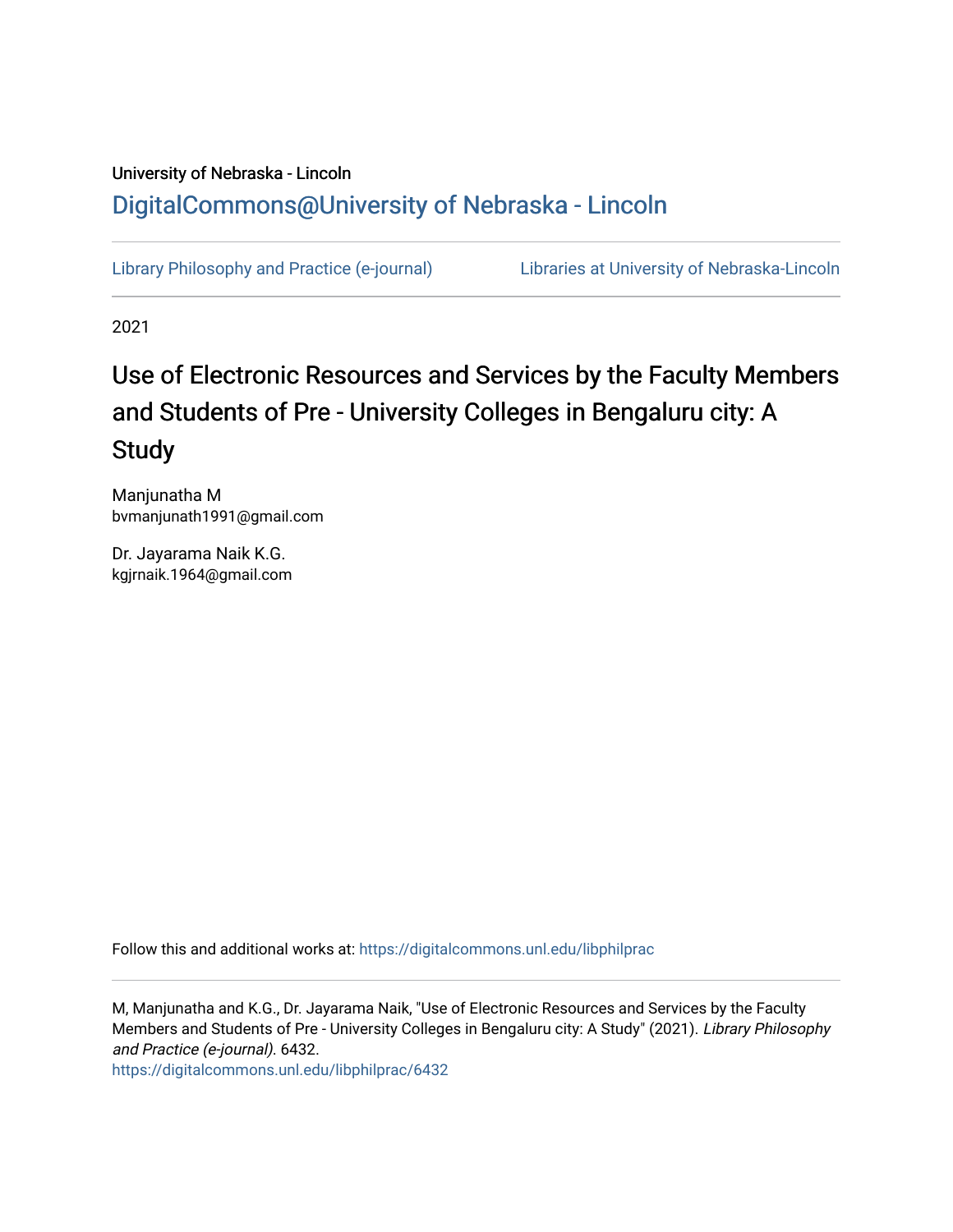## **Use of Electronic Resources and Services by the Faculty Members and Students of Pre - University Colleges in Bengaluru City: A Study**

**Manjunatha, M. Research Scholar, Dept. of Library and Information Science Bangalore University, Bangalore - 560 056 E-mail:** [bvmanjunath1991@gmail.com](mailto:vijaymanjunatha22@gmail.com)

## **Dr. K.G. Jayarama Naik Professor, Dept. of Library and Information Science Bangalore University, Bangalore – 560 056,E-mail: [kgjrnaik.1964@gmail.com](mailto:kgjrnaik.1964@gmail.com)**

#### *Abstract*

The present paper examines the existence of electronic resources and services by the faculty members and students of Pre - University Colleges in Bengaluru city, Karnataka. The study also highlights different types of electronic resources used by faculty and students , purposes and frequency of using e resources and problem faced by the students while accessing and using the e resources in the colleges The survey was conducted through a structured questionnaire distributed among 510 students and faculty members, out of which 431 dully filled in questionnaires were received back giving an overall response rate of 84.50% per cent. The study found that electronic resources have become an important part of the information needs of faculty member  $\&$ students.

*Key Words:* E- resources, Pre - University, Library services, Academic, Information retrieval.

## *1. Introduction.*

Today the E- resources plays a important role in the teaching and learning process. It is assumed that the Pre-University students and teaching faculty in Bengaluru day by day feel more dependent on the E- resources for their academic assignment and for the updated information of their subject areas then print resources of information. Electronic resources have given us the power to get information timely and manage information more effectively and also the means to dissolve barriers and offer equity of access to knowledge and information. Further, electronic resources can meet the instant desire of users to have an access to information.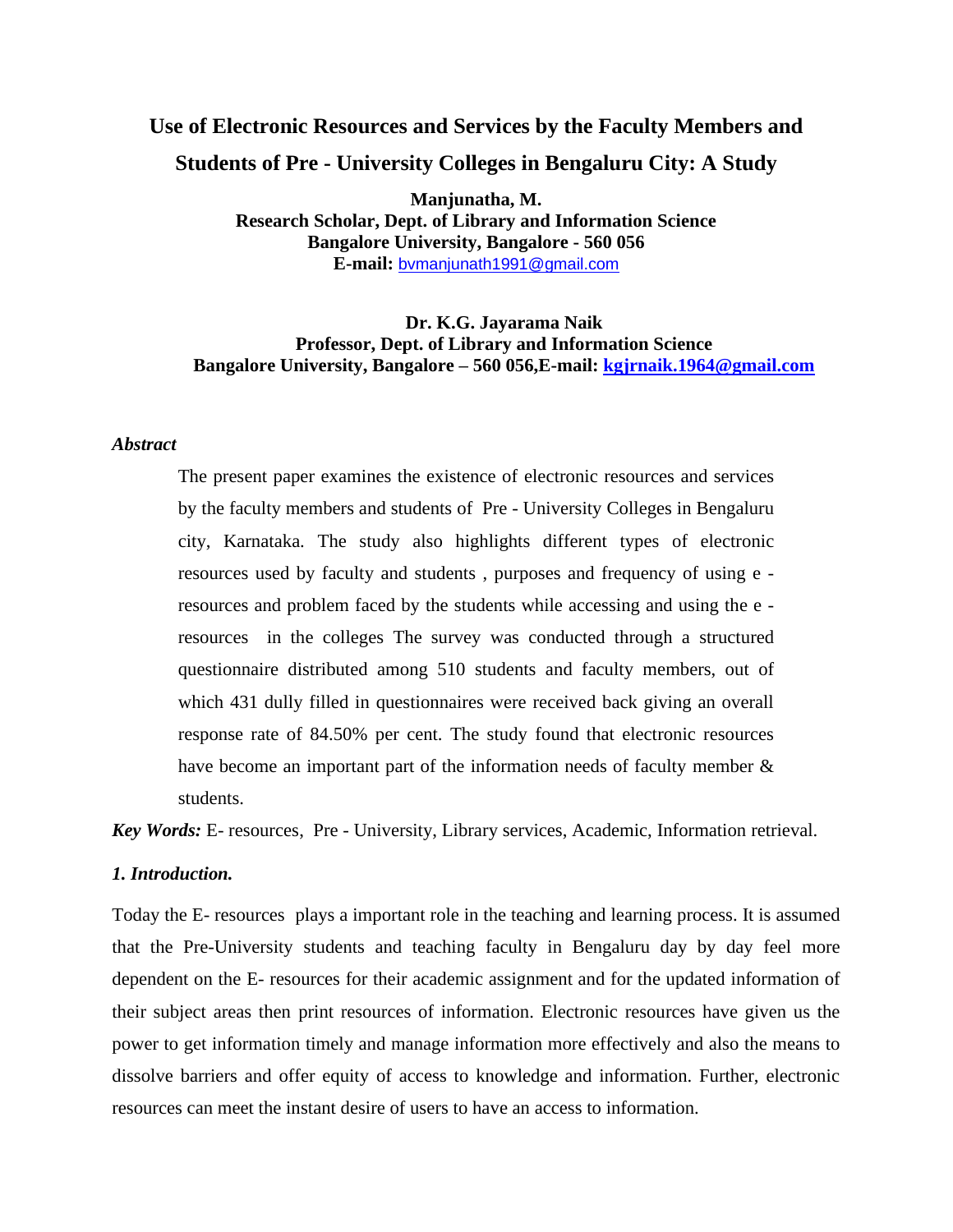These can be used for efficient retrieval and meeting information needs. (Shivakumara,  $2019$ )<sup>5</sup>. An electronic resource describe as a resource which need computer access or any electronic gadget that delivers a collection of data, be it text referring to, E - journals, full text bases, image collections other multimedia products and numerical, graphical or time based etc.

## *2.Objectives of the Study*

1. To find out the frequency of usage of the E- resources

2. To examine the purpose of reading E-resources

3. To explore the use, awareness and importance of the E- resources among the students and faculty members

4. To know the problems faced by the faculty members and students while retrieving and using electronic resources and services.

#### *3. Methodology*

Keeping in view the above objectives, structured questionnaire was administered to collect the data and distributed among students and faculty members of Pre - University Colleges in Bengaluru city, Karnataka. A total of 510 questionnaires were distributed among the Students and faculty members, out of which 431 filled questionnaires were received back and the response rate is 84.50%. Out of 431complete questionnaires, 294 (84%) respondents were students and 137 (85.62%) respondents were faculty members.

#### *4. Scope and Limitations of the Study*

The study is confined only to selected Government and Aided Pre-University colleges functioning in Bengaluru city. Private Pre-University colleges will not come under of this study.

#### **5.** *Review of Literature*

In order to understand the selected research topic broadly, below mentioned three research articles have been reviewed.

Devi, R., & Keshava, J.  $(2020)^3$ ." observed that the use of e-resources by the stack holders of 23 Ayurvedic Medical College libraries of Karnataka north zone. A structured closed end questionnaire was distributed to the Undergraduate, Postgraduate students and the faculty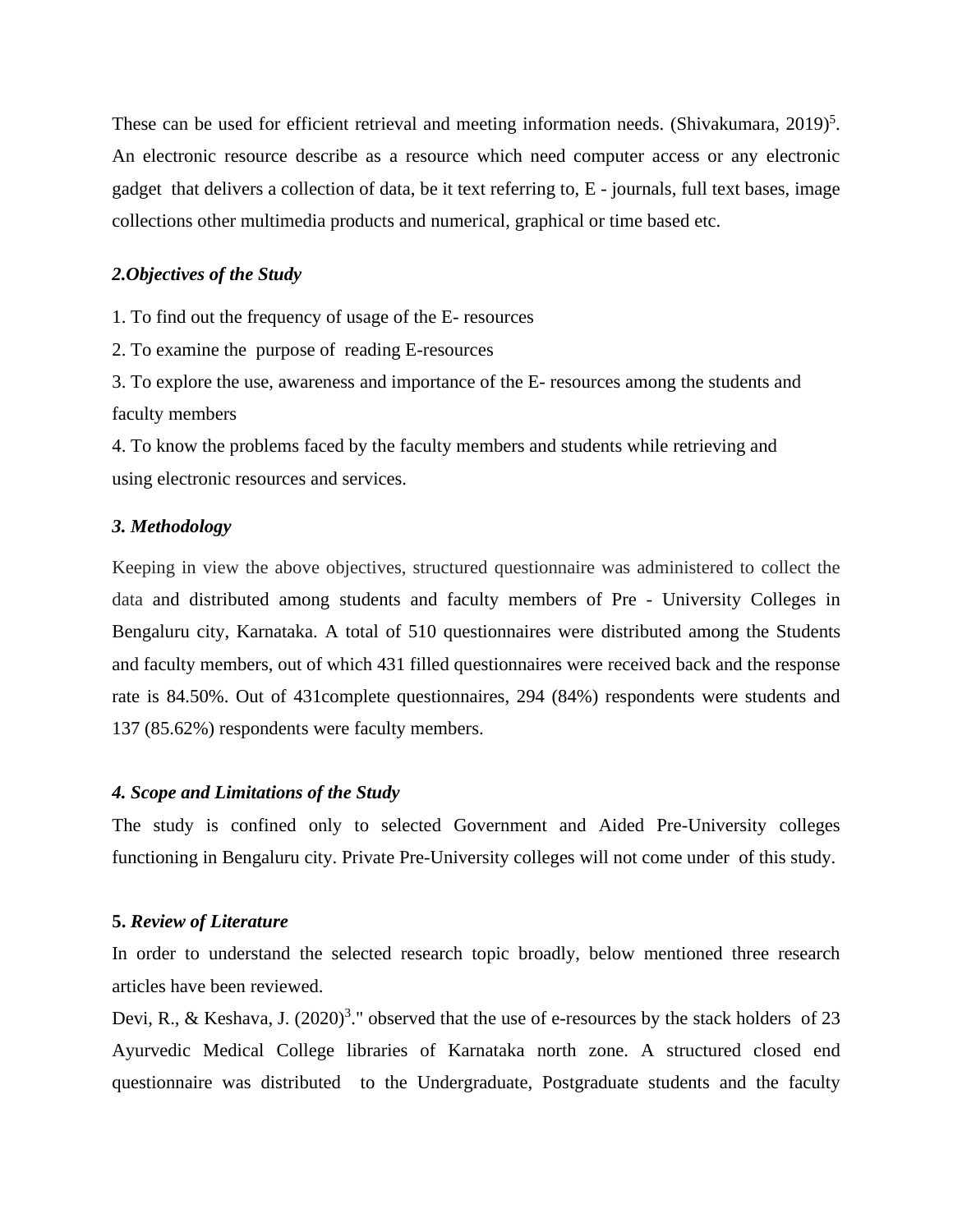members of 23 Ayurvedic Medical College Libraries of Karnataka north zone to get required information. The study identified awareness among the users about the availability of e-resource in the particular library; satisfaction with the availability  $\&$  using of e-resources and need of professional training to increase the usage of e-resources". Binu, P. C.  $(2020)^1$ . "This study aims to investigate the Electronic resources in libraries have made remarkable changes in the users' point of view towards print resources. A survey among 421 respondents in six state universities in Kerala reveals that the use of e-resources is considered as an advantage and it benefits the academic community. While analyzing the use of e-resources compared to the print resources, the statement 'E-resources affect the reading habit so it is not be encouraged' is rejected because it is not an advantage". kumar  $(2018)^4$ . "Shows that the usage statistics help in study and evaluating the users behavior in an online environment the library services can be extended and modified to reflect user interest suiting the users the most, in the light of the evaluation and analysis done".

## *6. Analysis and Interpretation of Data*

The data obtained was carefully tabulated using Excel & SPSS application software's. After thorough cleaning and editing of the data, analysis of the same was carried-out. The observations and interpretation were carefully tabulated and supplemented with bar diagrams, wherever felt necessary.

| <b>Designation</b> | <b>Questionnaires</b><br><b>Distributed</b> | <b>Questionnaires</b><br><b>Received</b> | Percentage |
|--------------------|---------------------------------------------|------------------------------------------|------------|
| <b>Students</b>    | 350                                         | 294                                      | 84%        |
| Teachers           | 160                                         | 137                                      | 85.62%     |
| <b>Total</b>       | <i>510</i>                                  | 431                                      | 84.50%     |

**Table 1: Number of Questionnaires Distributed**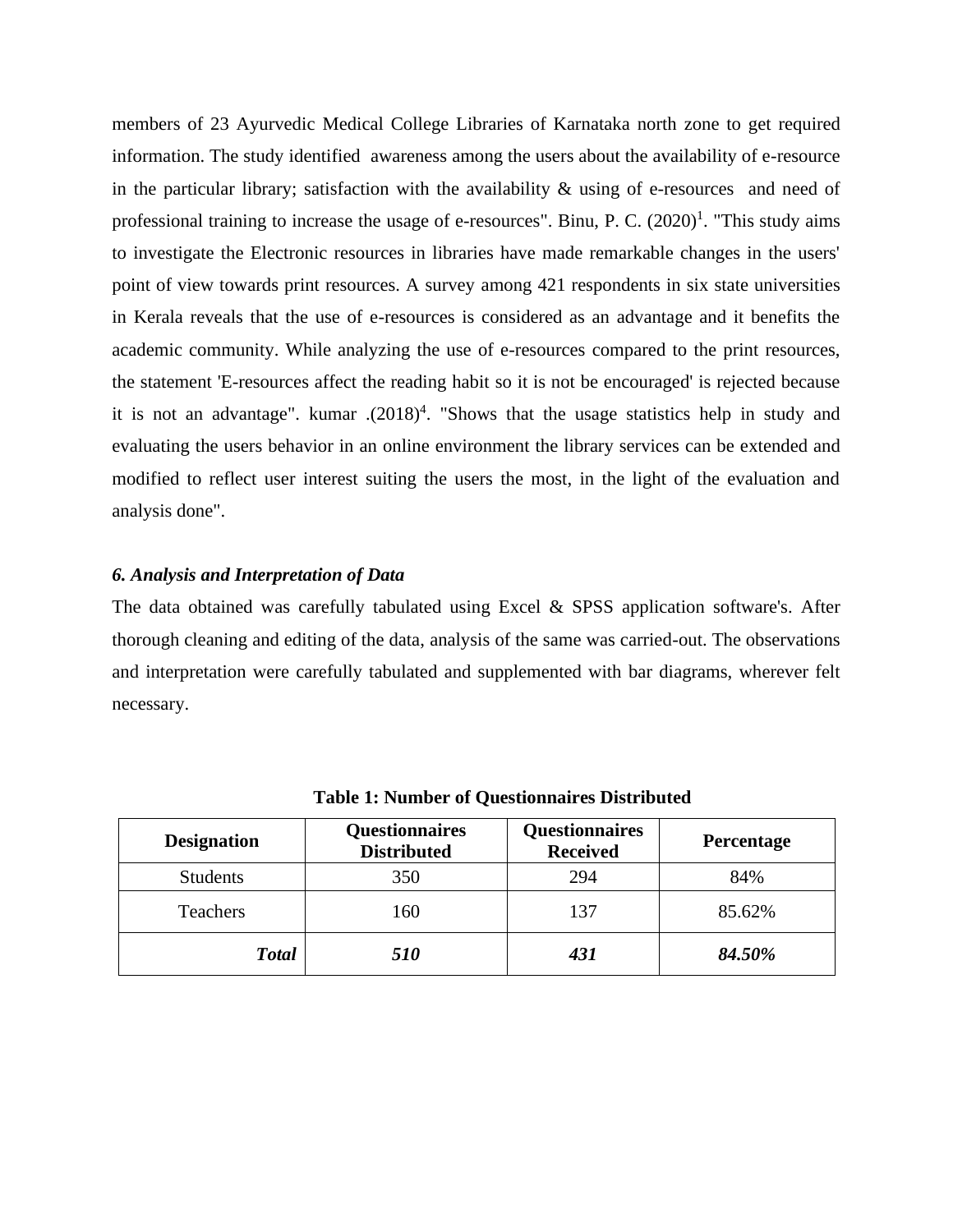

**Figure 1: Number of Questionnaires Distributed**

*Table & Figure 1* indicates that 510 questionnaires were distributed to the students and teachers in various Pre-University Colleges, and 431 (84.50%) filled-in questionnaires were received back. Out of 510 questionnaires, 350 (68.63%) were distributed to students and received back 294 (84%), and 160 were distributed to teachers and received back 137 (85.62%) questionnaires.

**Table 2: Gender and Academic Status of the respondents**

| <b>Respondents</b>     | <b>Male</b>  | <b>Female</b>  | <b>Total</b> |
|------------------------|--------------|----------------|--------------|
| <b>Students</b>        | 127 (29.47%) | 167 (38.75%)   | 294 (68.21%) |
| <b>Faculty Members</b> | 54 (12.53%)  | 84 (19.49%)    | 137 (31.79%) |
| <b>Total</b>           | 181 (41.99%) | $251(58.24\%)$ | 431 (100)    |

*Table 2.* It shows that out of 431 respondents, 294 (68.21%) are students and the remaining 137 (31.39%) are faculty members. Among 251female respondents 167 (38.75%) are students and 84 (19.49%) are faculty members. Out of 181 male respondents 127 (29.47%) are students and 54 (12.53%) are faculty members.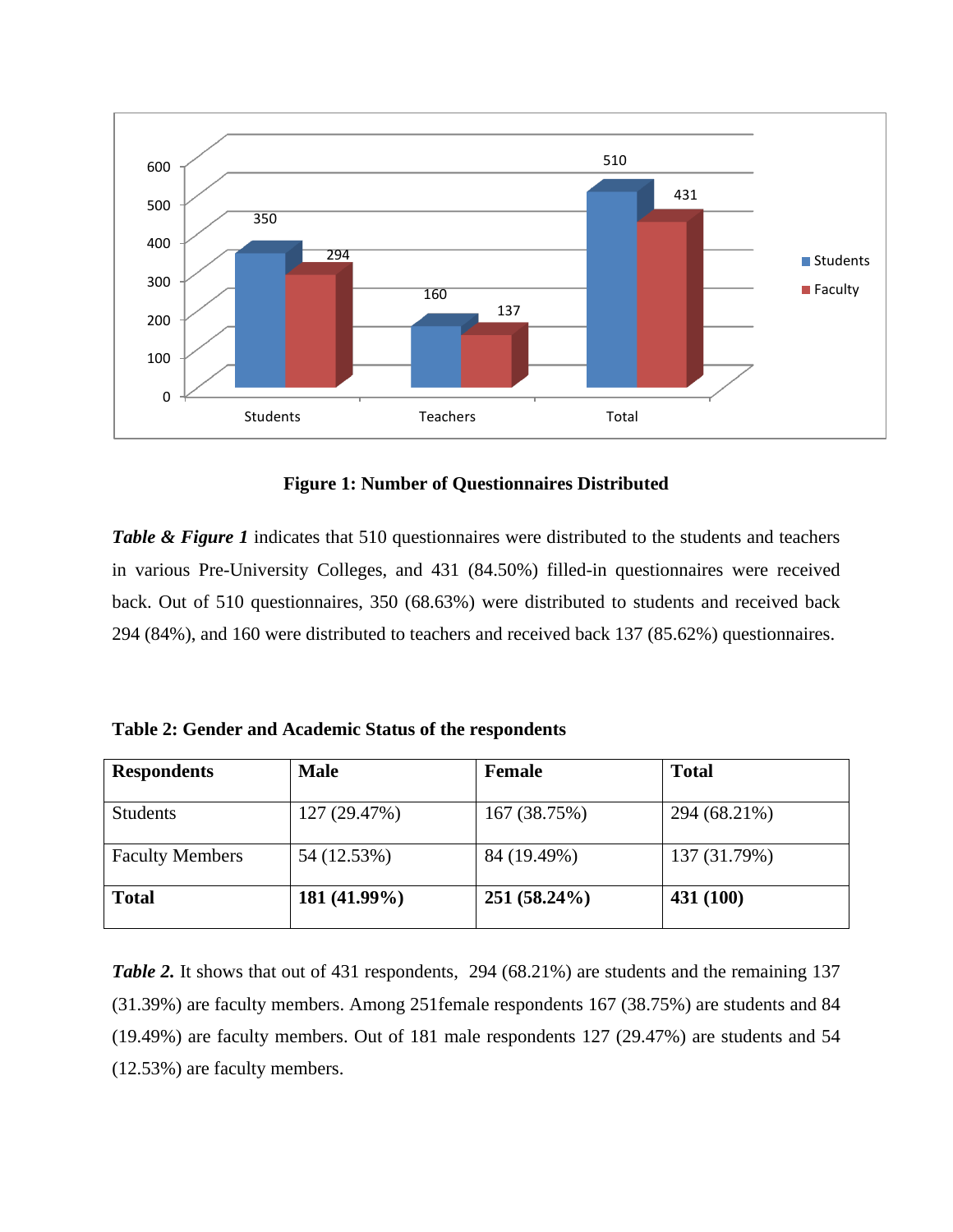**Table 3: Frequency of use of Electronic Resources**

| <b>Frequency of Visit</b> | <b>Faculty Members</b> | <b>Students</b> |  |
|---------------------------|------------------------|-----------------|--|
|                           |                        |                 |  |
| Daily                     | 49 (35.77%)            | 133 (45.24%)    |  |
| Once in a week            | 16(11.67%)             | 21 (7.14%)      |  |
| Twice a week              | 27 (19.71%)            | 47 (15.99%)     |  |
| Once in fortnightly       | 13 (9.49%)             | 64 (21.77%)     |  |
| Occasionally              | 32 (23.36%)            | 29 (9.86%)      |  |



## **Figure 2: Frequency of use Electronic Resources**

The **table 3 & figure 2** found from 133 (45.24%) students use electronic resources daily, while 64(21.77%) use Once in fortnightly, and 47(15.99%) students use Twice a week. 29(9.86%) of the students are found to be using Occasionally, while 21 (7.14%) of the respondents reported that they used Once in a week. On the other hand 49(35.77%) faculty members use electronic resources daily, while 32(23.36%) use Occasionally and 27(19.71) faculty members use these resources Twice a week, 16 (11.67%)of respondents use electronic resources Once in a week, and 13(9.49%)use Once in fortnightly.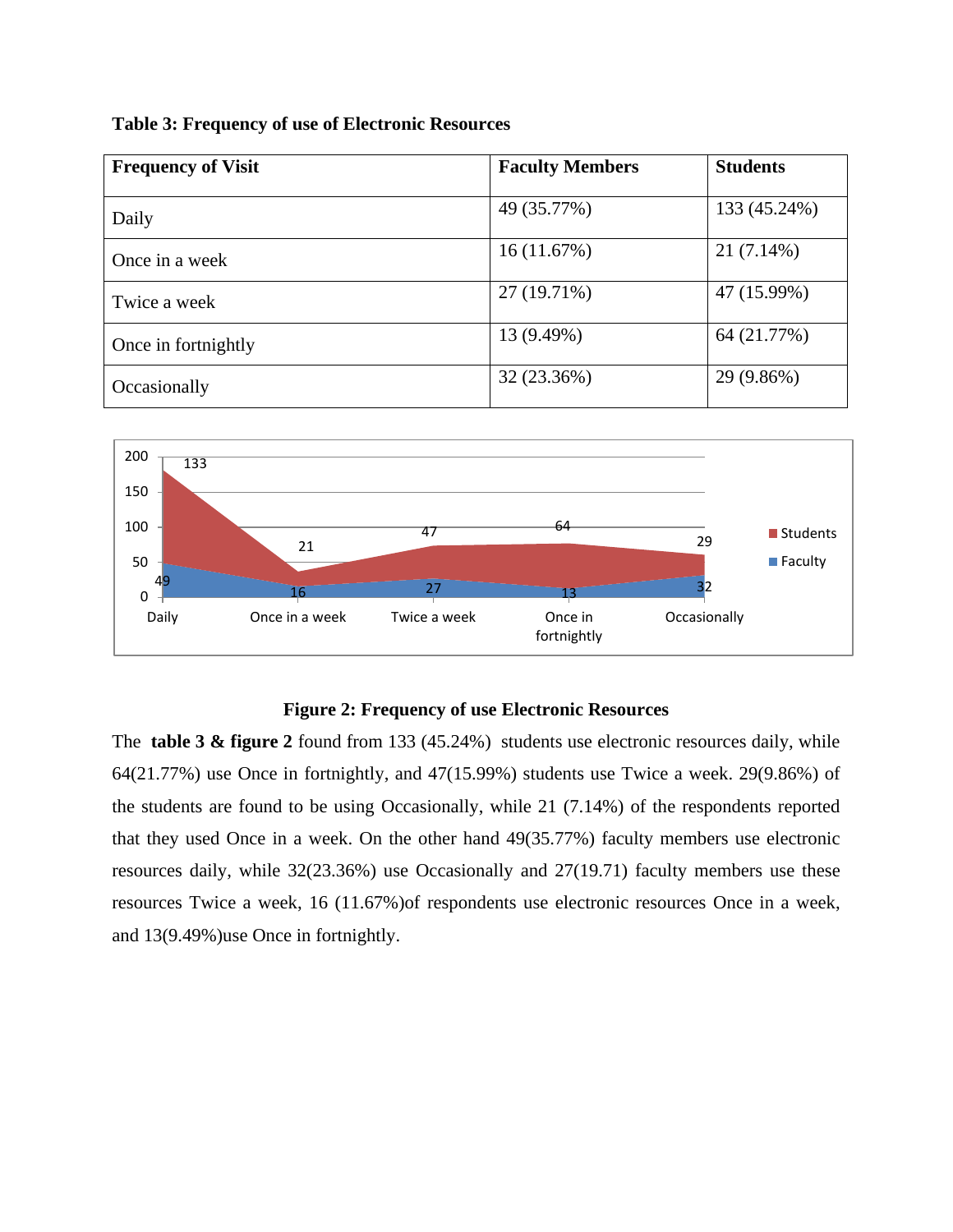## **Table 4: Purpose of Using Electronic Resources**

| <b>Purposes</b>            | <b>Students</b> | Percentage | <b>Faculty</b> | Percentage |
|----------------------------|-----------------|------------|----------------|------------|
| For general study/Teaching | 39              | 13.27%     | 46             | 33.58%     |
| For preparing exams        | 187             | 63.61%     | 25             | 18.25%     |
| To prepare notes           | 52              | 17.69%     | 64             | 46.72%     |
| To complete assignments    | 16              | 5.44%      | $\overline{2}$ | 1.46%      |



## **Figure 3 Purpose of Using Electronic Resources**

*Table 4* & Figure 3 indicate that the purpose of using electronic resources shows that 187(63.61%) students used it for preparing exams, 52 (17.69%) students were using them in order to prepare their notes. It followed by 39 (13.27%) respondents use the library electronic resources for general study purpose and least response is 16 (5.445%) of students were using them to prepare their assignment. At the same time table 4 indicates that 64 (46.72%) of faculty members use electronic resources for to prepare notes, 46(33.58%) respondents use electronic resources for teaching purposes, 25(18.25%) faculty members use electronic resources for preparing exams least responses was 2(1.46%) respondents using for to complete assignments.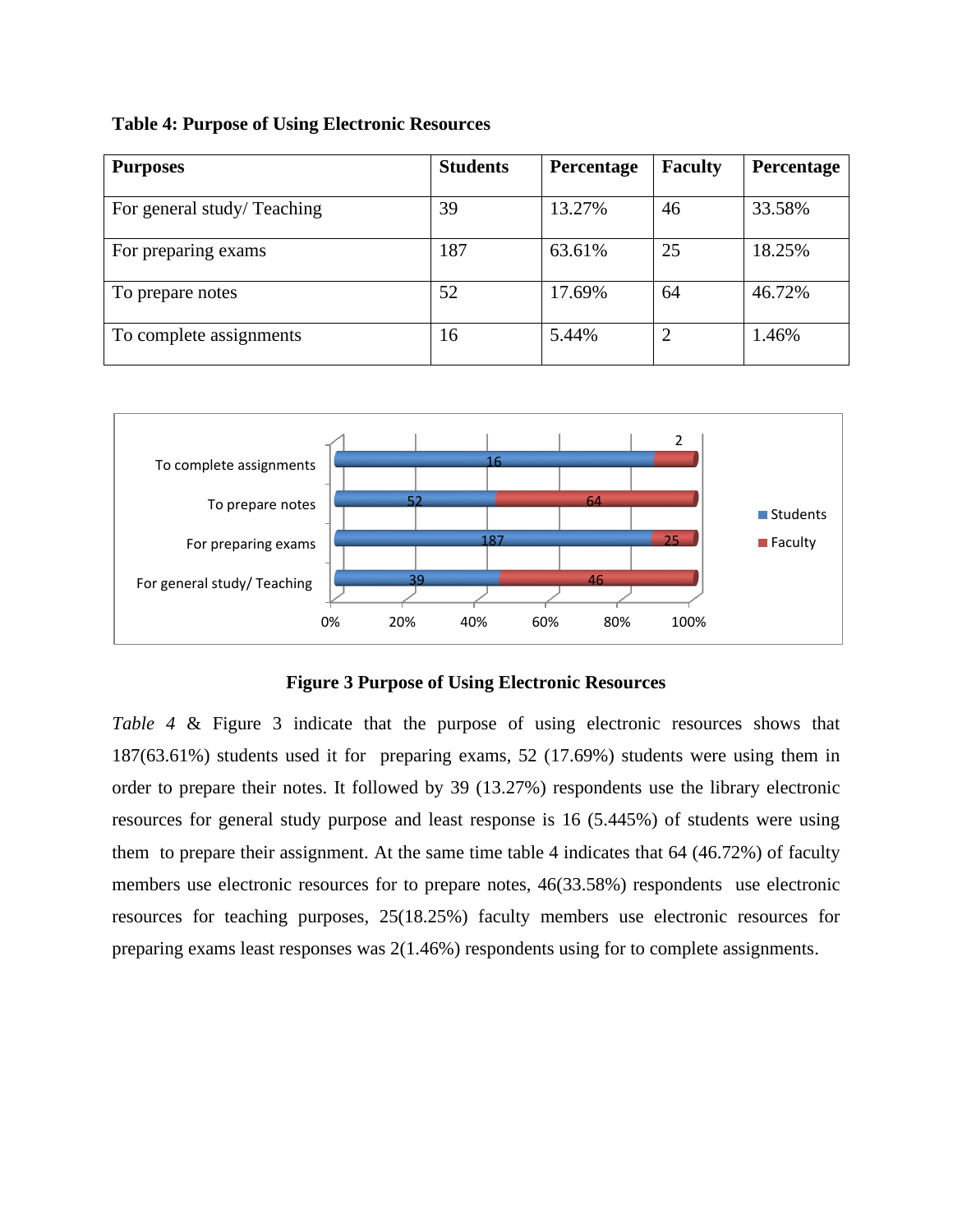**Table 5: Influence Factor to use e-resources**

| <b>Factors</b>        | <b>Respondents</b> |             |               | 3            | 4            | 5             |
|-----------------------|--------------------|-------------|---------------|--------------|--------------|---------------|
| Easy and free         | <b>Students</b>    | 69(23.46%)  | 140(47.62%)   | 37(12.59%)   | 42(14.29%)   | $6(2.04\%)$   |
| access                | Faculty            | 46(33.58%)  | 53(38.69%)    | 5(3.65%)     | 19(13.86%)   | $14(10.21\%)$ |
| Accessible            | <b>Students</b>    | 48(16.33%)  | 197(67.00%)   | $26(8.84\%)$ | $21(7.14\%)$ | $2(0.68\%)$   |
| anywhere any          | Faculty            | 109(79.56%) | $17(12.40\%)$ | $00(0\%)$    | $11(8.02\%)$ | $00(0\%)$     |
| time                  |                    |             |               |              |              |               |
| Less expensive        | <b>Students</b>    | 81(27.55%)  | 112(38.09%)   | 33(11.22%)   | 52(17.69%)   | $16(5.44\%)$  |
| and time saving       | Faculty            | 29(21.16%)  | 63(45.98%)    | 16(11.67%)   | 25(18.25%)   | $4(2.91\%)$   |
| <b>Saves Physical</b> | <b>Students</b>    | 207(70.40%) | 84(28.57%)    | $00(0\%)$    | $3(1.02\%)$  | $00(0\%)$     |
| Space                 | Faculty            | 92(67.15%)  | 19(13.86%)    | $8(5.84\%)$  | $11(8.02\%)$ | $7(5.10\%)$   |
| Simultaneously        | <b>Students</b>    | 139(47.28%) | 141(47.56%)   | $00(0\%)$    | 14(4.76%)    | $00(0\%)$     |
| number of users       | Faculty            | 23(16.79%)  | 79(57.66%)    | 5(3.65%)     | 22(16.05%)   | 8(5.83%)      |
| can access            |                    |             |               |              |              |               |

**1. Strongly Agree 2. Agree 3. Uncertain 4. Disagree 5. Strongly Disagree**

The above *table 5* inferred that 207(70.40%)of the students are Strongly agreed Influence Factor to use of electronic resources are Saves Physical Space, 197(67.00%) of students agreed electronic resources are Accessible anywhere & any time, 141(47.56%) students agreed that electronic resources are Simultaneously number of users can access. It followed by 140(47.62%) of the respondents agreed electronic resources are time saving and 112(38.09%) agreed Less expensive and time saving.

Additionally, Table 5 indicate that 109(79.56%) of faculty members Strongly agreed Influence Factor to use of electronic resources are Accessible anywhere any time, 92(67.15%) Strongly agreed e resources Saves Physical Space, 79(57.66%) of faculty members agreed electronic resources are Simultaneously number of users can access it followed by 63(45.98%) of respondents agreed electronic resources are Less expensive and time saving and 53(38.69%) of faculty members agreed electronic resources are Easy and free access.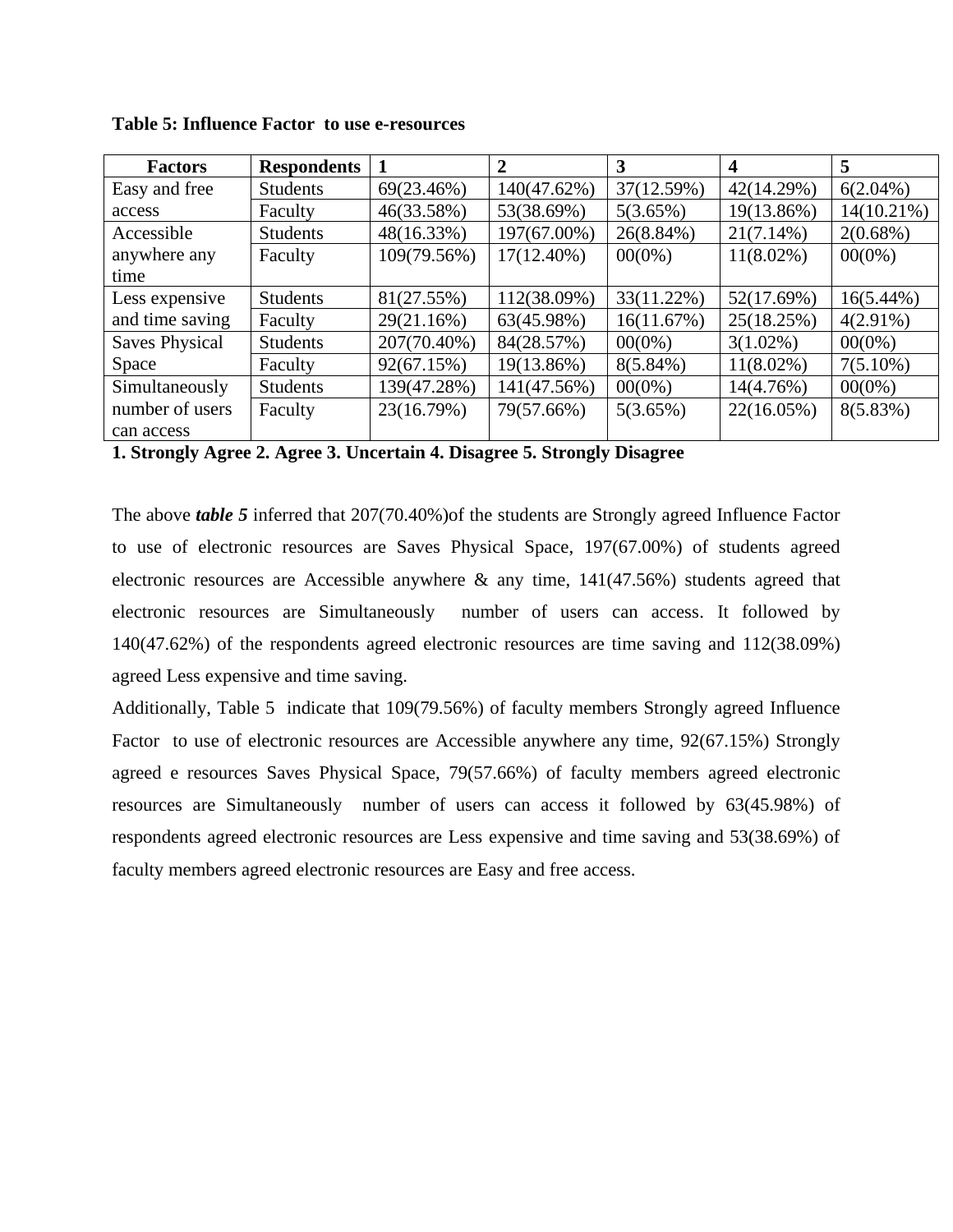| <b>Sources</b>               | <b>Students</b> | <b>Faculty Members</b> | <b>Total</b> |
|------------------------------|-----------------|------------------------|--------------|
| Better learning experience   | 104 (35.37%)    | 38 (38.74%)            | 142 (32.95%) |
| Improved academic competence | 77 (26.19%)     | 42 (30.66%)            | 119 (27.61%) |
| Online reading has improved  | 84 (28.57%)     | 27 (19.70%)            | 111 (25.75%) |
| Teaching/study skills has    | 29 (9.86%)      | 30 (21.89%)            | 59 (13.69%)  |
| improved                     |                 |                        |              |

**Table 6 : Impact of E- Resources on study/teaching.**

It is found from the *Table 6* that, 142 (32.95%) of the respondents indicated as using of E-Resources in their academic activities has brought a better learning experience, followed by 119 (27.61%) of them responded as it has improved their academic competence, 111 (25.75%) of them agreed as it has improved their Online reading has improved and 59 (13.69%) of them indicated as it has improved Teaching/ study skills has improved.

**Table 7: Methods used to obtain skills of use of e-resources**

| <b>Methods</b>                         | <b>Students</b> | <b>Faculty Members</b> |
|----------------------------------------|-----------------|------------------------|
| Guidance from teacher                  | 53 (18.02%)     | $7(5.10\%)$            |
| Self-study by trial and error method   | 97 (32.99%)     | 56 (40.87%)            |
| By attending library training programs | 26 (8.84%)      | 23 (16.79%)            |
| With the help of library staff         | 41 (13.95%)     | 34 (24.82%)            |
| By personal communication with friends | 77 (26.19%)     | $17(12.41\%)$          |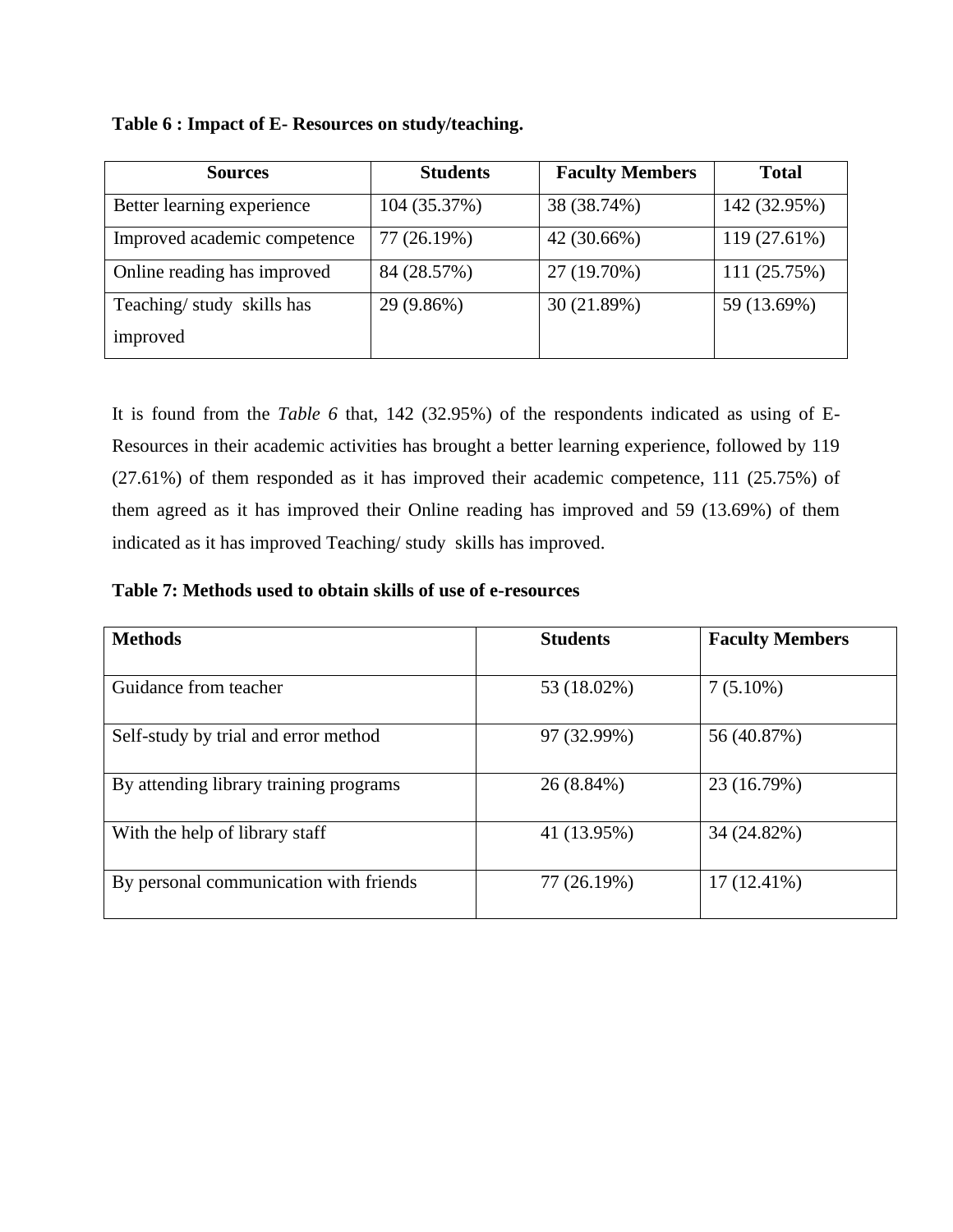

**Figure 4 : Methods used to obtain skills of use of e-resources**

The above table 7 & figure 4 indicates that 97 (32.99%) of student responded they obtained use of e resources skills through Self-study by trial and error method, 77 (26.19%) of students responded they are learning By personal communication with friends, 53 (18.02%) of responded they taking Guidance from faculty members. It followed by 41 (13.95%) of students responded With the help of library staff and 26 (8.84%) of responded through By attending library training programs.

In the same way, 56 (40.87%) of faculty members responded they obtained use of e resources skills through Self-study by trial and error method; 34 (24.82%) of responded they obtained With the help of library staff; 23 (16.79%) of respondents search the information through By attending library training programs; and finally 17 (12.41%) of faculty members take help of friends to use e resources.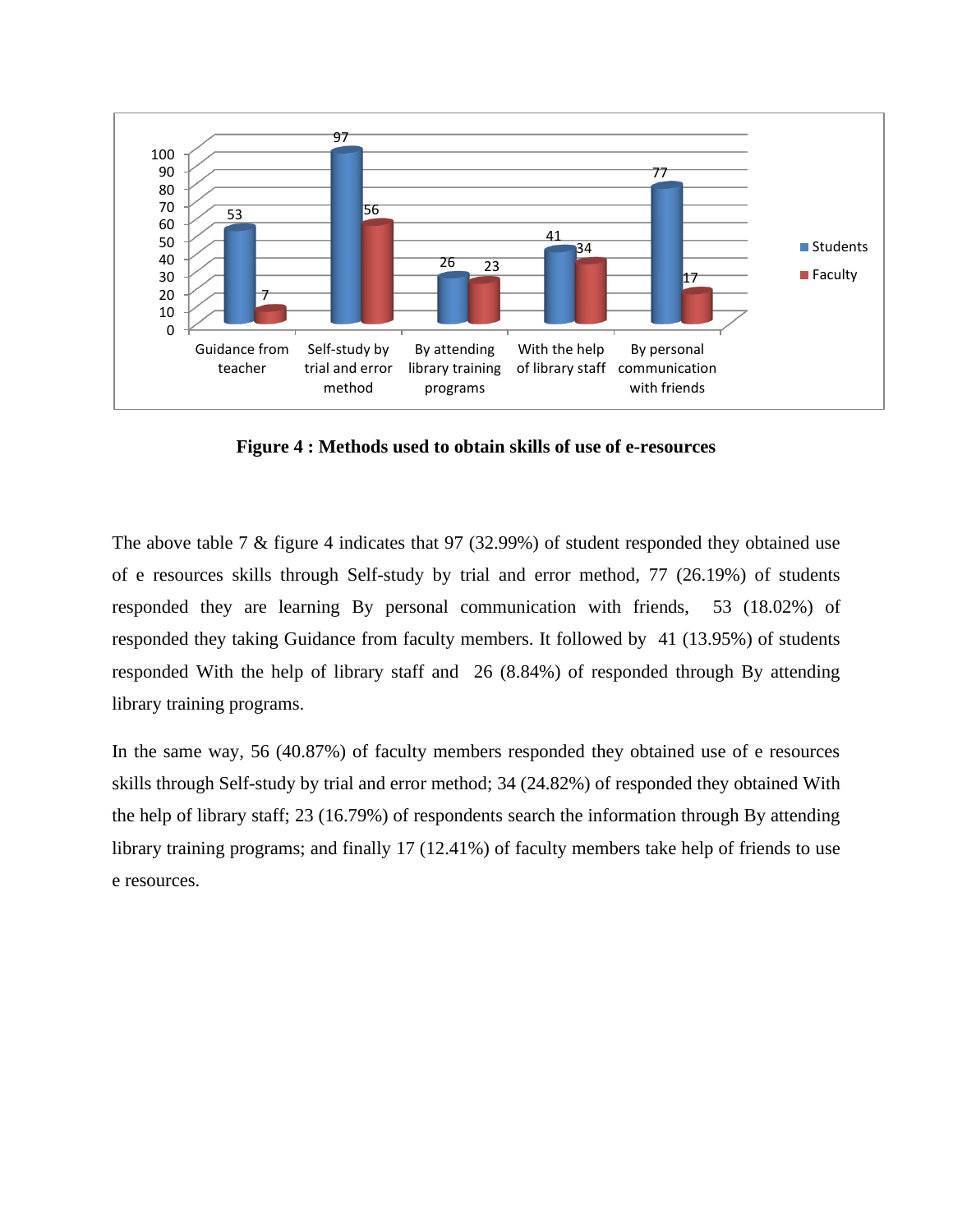| <b>Problems</b>          | <b>Respondents</b> |              | $\overline{2}$ | 3             | 4             | 5            |
|--------------------------|--------------------|--------------|----------------|---------------|---------------|--------------|
| Information              | <b>Students</b>    | $19(6.46\%)$ | 51(17.35%)     | 33(11.22%)    | 168(57.14%)   | 23(7.82%)    |
| Overload/irrelevance     | Faculty            | 26 (18.97%)  | 34(24.82%)     | 21(15.33%)    | 39(28.47%)    | 17(12.40%)   |
| Lack of academic         | <b>Students</b>    | 42 (14.29%)  | 79 (26.87%)    | 24(8.16%)     | 82(27.89%)    | 67(22.79%)   |
| related information on   | Faculty            | 20 (14.59%)  | 27(19.71%)     | 31(22.63%)    | 56(40.87%)    | 3(2.19%)     |
| my topic                 |                    |              |                |               |               |              |
| Slow access speed        | <b>Students</b>    | 83(28.23%)   | 92(31.29%)     | 59(20.07%)    | 36(12.24%)    | 24(8.16%)    |
|                          | Faculty            | 42(30.65%)   | 49(35.77%)     | $16(11.68\%)$ | 19(13.87%)    | $11(8.02\%)$ |
| Non availability of full | <b>Students</b>    | 68(23.12%)   | 86(29.25%)     | 44(14.97%)    | 52(17.69%)    | 44(13.97%)   |
| text documents           | Faculty            | 28(20.44%)   | $57(41.60\%)$  | $22(16.06\%)$ | $17(12.41\%)$ | 13(9.49%)    |

**Table 8: problems faced while accessing and using e-resources**

**1. Strongly Agree 2. Agree 3. Uncertain 4. Disagree 5. Strongly Disagree**

The respondents were asked to furnish details regarding any problems faced while using electronic resources and services and their indications are provided in *table 8*. 168(57.14%) of students disagreed that they are facing Information Overload/irrelevance, 92(31.29%) of students agreed that they are facing Slow access speed, and 86(29.25%) of respondents agreed that they are facing Non availability of full text document, 82(27.89%) of respondents disagreed that they are facing Lack of academic related information on my topic.

In other hand, 57(41.60%) of facilities agreed that they are facing Non availability of full text documents, 56(40.87%) of respondents disagreed about Lack of academic related information on my topic, 49(35.77%) of facilities agreed that they are facing Slow access speed and 39(28.47%) of respondents disagreed about Information Overload/irrelevance.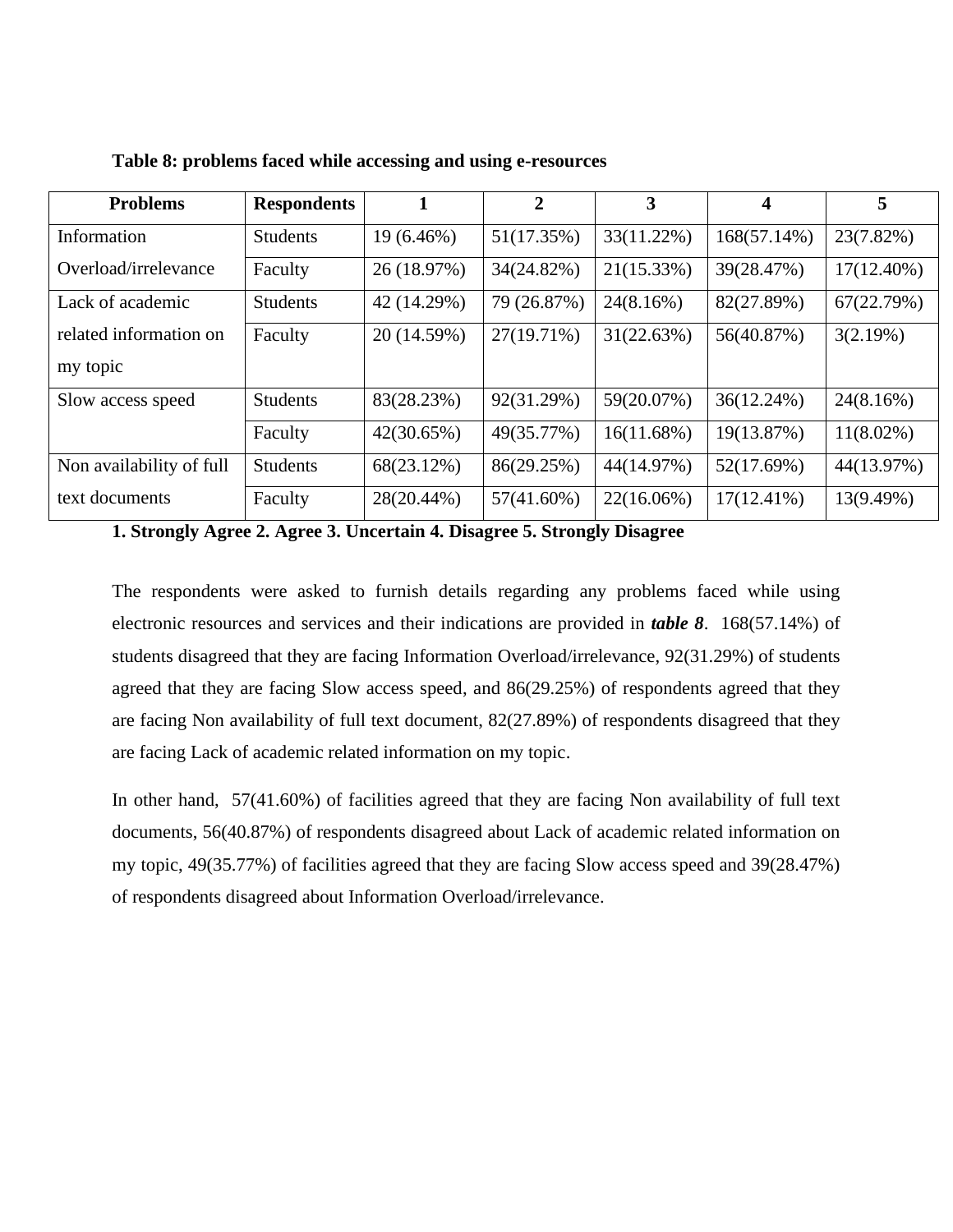## *7. Summary of Findings:*

- ❖ Out of 510 questionnaires were distributed to the students and teachers in various Pre-University Colleges, and 431 (84.50%) filled-in questionnaires were received back. Out of 510 questionnaires, 350 (68.63%) were distributed to students and received back 294 (84%), and 160 were distributed to teachers and received back 137 (85.62%) questionnaires.
- $\div$  Out of 431 respondents, 294 (68.21%) are students and the remaining 137 (31.39%) are faculty members. Among 251female respondents 167 (38.75%) are students and 84 (19.49%) are faculty members. Out of 181 male respondents 127 (29.47%) are students and 54 (12.53%) are faculty members.
- $\triangleleft$  A maximum of 133 (45.24%) students use electronic resources daily, while 64(21.77%) use Once in fortnightly, and 47(15.99%) students use Twice a week. In the same way, a maximum of 49(35.77%) faculty members use electronic resources daily, while 32(23.36%) use Occasionally and 27(19.71) faculty members use these resources Twice a week.
- $\triangleleft$  A maximum of 187(63.61%) students used it for preparing exams, 52 (17.69%) students were using them in order to prepare their notes. A maximum of 64 (46.72%) of faculty members use electronic resources for to prepare notes, 46(33.58%) respondents use electronic resources for teaching purposes.
- $\div$  A maximum of 207(70.40%) of the students are Strongly agreed Influence Factor to use of electronic resources are Saves Physical Space, 197(67.00%) of students agreed electronic resources are Accessible anywhere any time. A maximum of 109(79.56%) of faculty members Strongly agreed Influence Factor to use of electronic resources are Accessible anywhere any time, 92(67.15%) of faculty members Strongly agreed e resources Saves Physical Space.
- ❖ A maximum of 142 (32.95%) of the respondents indicated as using of E- Resources in their academic activities has brought a better learning experience.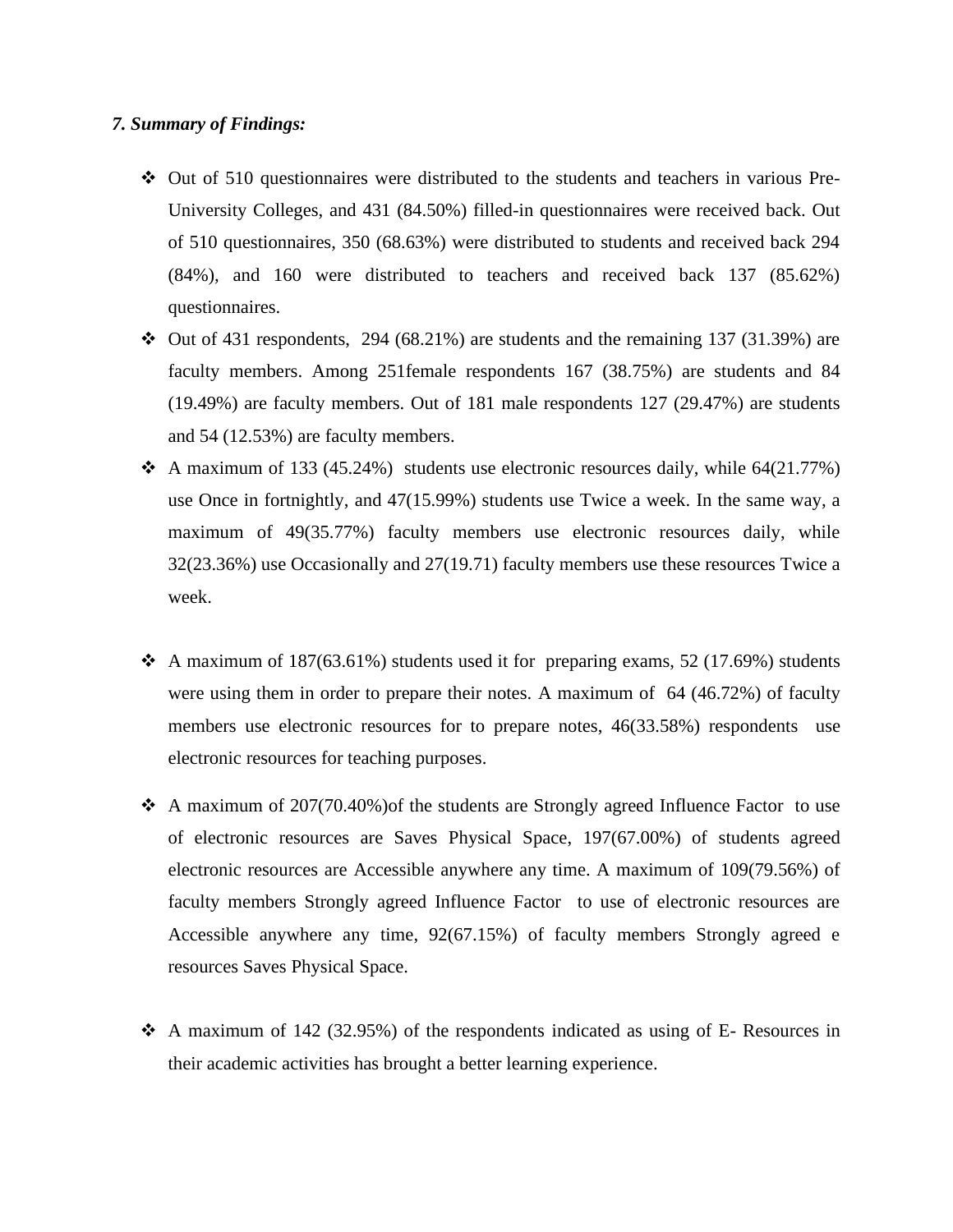$\triangle$  A maximum of 168(57.14%) of students disagreed that they are facing Information Overload/irrelevance, 92(31.29%) of students agreed that they are facing Slow access speed. A maximum of 57(41.60%) of facilities agreed that they are facing Non availability of full text documents, 56(40.87%) of respondents disagreed about Lack of academic related information on my topic.

#### **8 Suggestions:**

In order to increase use of library both by students and teachers, suggested below mentioned probable suggestions.

- ➢ User's education programmers should order to familiarize the library services.
- ➢ Libraries need to increase the quantity of e-sources, consisting of e-journals, e-books and online databases in their collection.
- ➢ Libraries should provide login based remote access facilities to users
- $\triangleright$  There is a need to organize orientation classes and training programs in accessing, searching and downloading of electronic sources efficiently
- $\triangleright$  The library staffs have to cooperate with the users and help them in overcoming the technical problems faced while using electronic resources.

## **9 Conclusion:**

The library is the main source for accumulating and using our intellectual information heritage. Formal academic activities can be conducted effectively and efficiently only with well furnished libraries. emerging technologies have dynamically changed the way information is gathered, accessed, stored, consumed and organized. E- Information resources are need for academic activates and it helps faster access and retrieval of information in various disciplines activities. The library staff requires professional training in managing the e-information resources and users need an orientation programmes for using them.